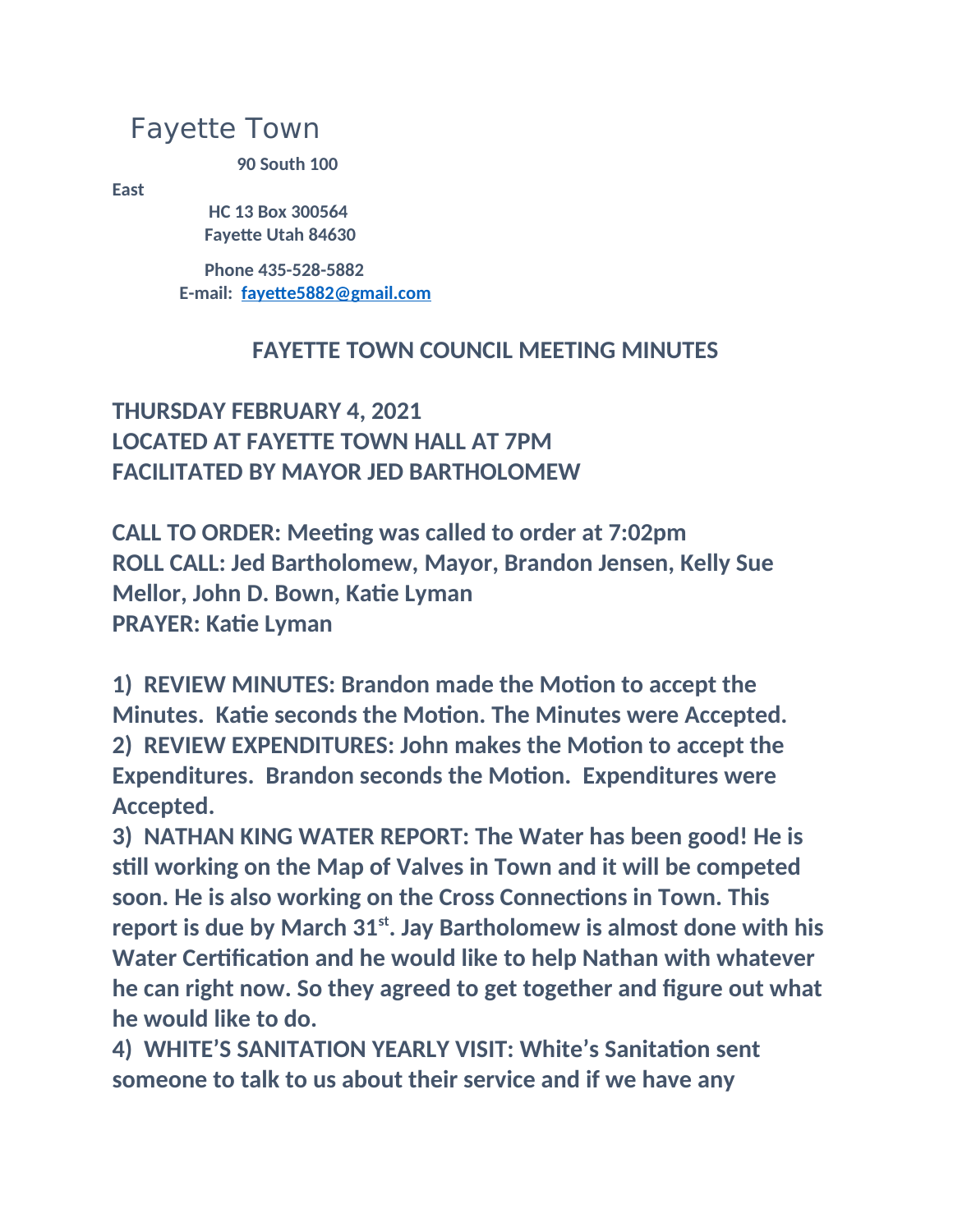**questions they would like you to call them anytime. There will be a Dumpster bought into the Town on April 21st-28th .**

**5) TOWN CLEAN-UP: Our Town clean-up will be April 21-28, 2021. We will get the Town together on the 24th for a Clean-up throughout the Town. With a lunch at Noon at the Park. We will serve Hot Dogs and Chips.**

**6) PASS THE 2 POLICIES REMAINING: ETHICAL BEHAVIOR AND CREDIT CARD: We decided that the Policies were Ok for us as a Town so those 2 Policies were Passed. John made the Motion to accept the Ethical Behavior Policy. Brandon seconds the Motion. The Motion was passed.**

**Brandon made the Motion to accept the Credit Card Policy. John seconds the Motion. The Motion Passes.**

**7) SHOULD WE DONATE TO THE MISS GUNNISON VALLEY PAGEANT? We talked about supporting our local Beauty Pageant. We agree that we need to support the activities for the kids. Brandon Made the Motion to donate \$200 to the Miss Gunnison Valley Pageant. Kelly Sue seconds the Motion. The Motion passes.**

**8) JULY 24TH: WHO CAN WE FIND TO BE IN CHARGE? We just mentioned some names of those that might be able to be in charge. We will discuss this next month.**

 **Kyleigh Bown was asked by the Mayor to be on the Committee of The Gunnison Coalition. She came and reported on what it is and how it will work.**

**She said that they are just getting it started and that it is supposed to help people in all situations to get the help they need. They want to help with the Food Pantry, Mental Help if needed, Grant Money. Anything that anyone needs help with, they want to help. There is a page on Facebook that people can go and sign up to check it out. She will post that link on our Town Page.**

 **The Gunnison Gazette was also in attendance.**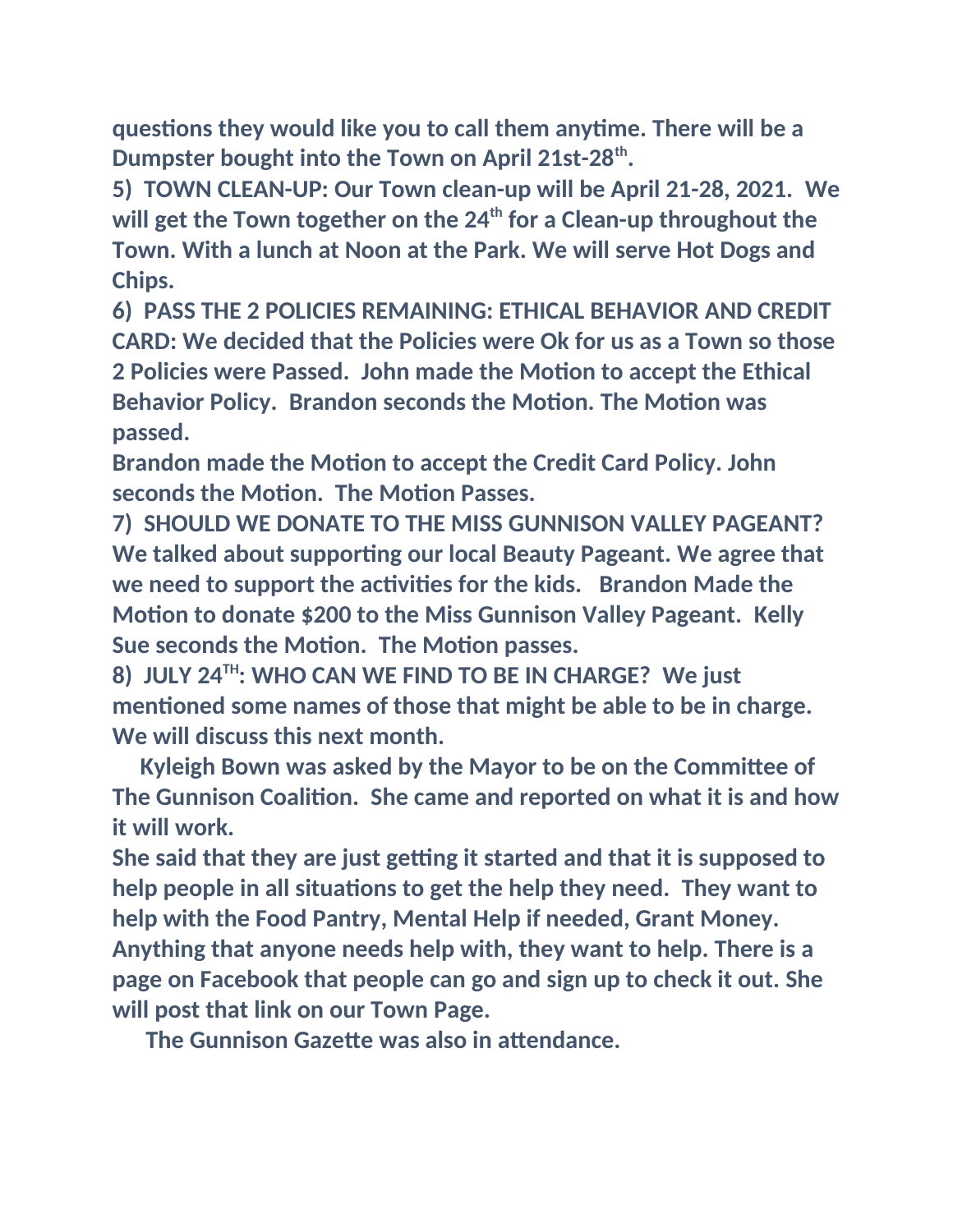**CITIZEN'S CONCERNS: Taylor Mellor was in attendance and wanted to let us know that he is ready to trim trees. He charges \$50 an hour. The Town wants some trees trimmed so Jed will get with Taylor to see what trees that need to be done. There are some trees at the Cemetery that need to be taken down.**

**EMERGENCY SESSION (If needed)**

**TOWN COUNCIL ITEMS: The Council talked about things going on in Town. There has been a dog loose. There have been complaints from citizens in Town.**

 **The Cemetery needs attention. We need to budget the improvements into the Budget for next year.**

 **Also the website needs to be maintained and we need someone that is willing to help do that project.**

 **CIB Loan: We did get it approved. Loan for \$100,000.00 for 10 years at \$10,500 a year. Also a Grant for \$75,000. We should be fine with that so we will start doing the roads this spring. We will also use our Road Money with the other money to do the roads.**

 **We also talked about Garth Mellor with his soil problem. We will invite him to the next Town Council Meeting.**

 **We also need to use some of our money to put some improvements through Town. Like: Cover for Horseshoe pit at the Park, Benches at Park or Cemetery, Restroom at Cemetery, or anything else that needs to be done. JED BARTHOLOMEW, MAYOR: Water, Weeds, Office, Cemetery BRANDON JENSEN: Flags, P&Z, Park**